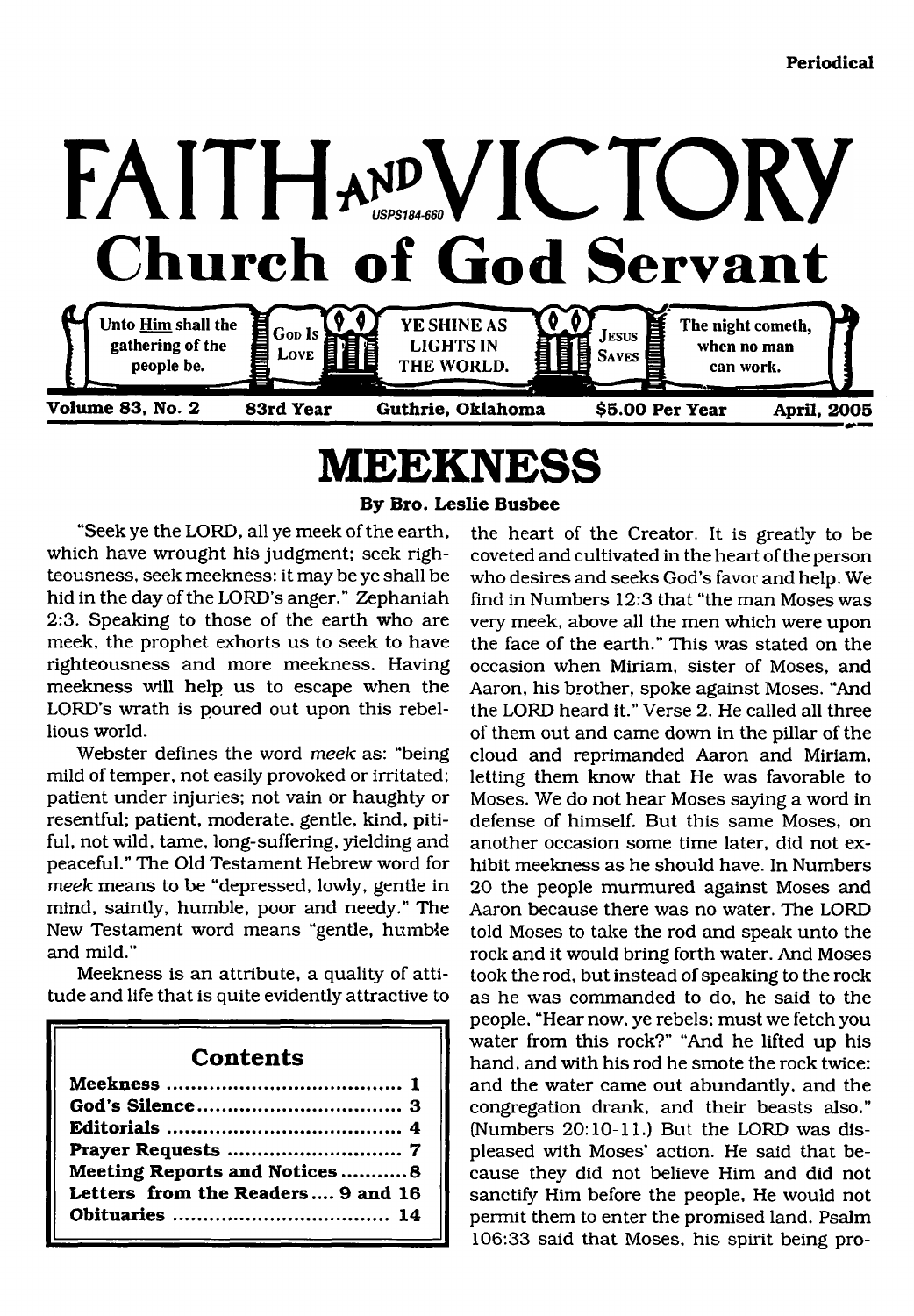voked by the people, "spake unadvisedly with his lips." The Hebrew meaning for this is that he cried out angrily and loudly. He was not meek as he should have been. This is a warning to us. To be meek we must be on our guard. Just because you exercised meekness in one situation, do not relax and feel confident in yourself. The next trying circumstance may slip up on you.

The various places where being meek is mentioned is almost self-explanatory. Let us notice a few of them. "The meek will he (the LORD) guide in judgment: and the meek will he teach his way." Psalm 25:9. "For yet a little while, and the wicked shall not be: yea, thou shalt diligently consider his place, and it shall not be. But the meek shall inherit the earth: and shall delight themselves in the abundance of peace." Psalm 37:10-11. Our Saviour quoted from this in Matthew 5:5 as one of His beatitudes in His sermon on the mount. "Thou didst cause judgment to be heard from heaven; the earth feared, and was still, When God arose to judgment, to save all the meek of the earth." Psalm 76:8-9. "The LORD lifteth up the meek: he casteth the wicked down to the ground." Psalm 147:6. "For the LORD taketh pleasure in his people: he will beautify the meek with salvation." Psalm 149:4. Speaking of Christ, the prophet said in Isaiah 11:4, "With righteousness shall he judge the poor, and reprove with equity for the meek of the earth." In Isaiah 29 the prophet spoke of the vision being as a book that is sealed which neither the learned nor the unlearned could read. But he said in verses 18 and 19, "In that day shall the deaf hear the words of the book, and the eyes of the blind shall see out of obscurity, and out of darkness. The meek also shall increase their joy in the LORD, and the poor among men shall rejoice in the Holy One of Israel." In Isaiah 61:1 the Christ is foretold as being anointed to preach good tidings unto the meek. In Psalm 45:4 it says of Christ, "In thy majesty ride prosperously because of truth and meekness and righteousness." In Amos 2:6-7 the LORD said that He would not turn away the punishment from Israel because of four transgressions, and one of them was that they "turned aside (or hindered) the way of the meek."

It is the same way in the New Testament. Jesus said; "Take my yoke upon you, and learn of me, for I am meek and lowly in heart: and ye shall find rest unto your souls." Matthew 11:29. Matthew 21, describing Christ's coming into Jerusalem, quoted from the prophet, saying, 'Tell ye the daughter of Sion, Behold, thy King cometh unto thee, meek, and sitting upon an ass, and a colt the foal of an ass." Verse 5. The prophecy in Zechariah 9:9 uses the word *lowly.* I Peter 3:3-4 instructs us to let our adorning "not be that outward adorning of plaiting the hair, and of wearing of gold, or of putting on of apparel; But let it be the hidden man of the heart, in that which is not corruptible, even the ornament of a meek and quiet spirit, which is in the sight of God of great price."

Paul stated in Galatians 5:23 that meekness is one of the fruits of the Spirit, "against such there is no law." He said in 6:1 for the spiritual ones to restore one who had been overtaken in a fault "in the spirit of meekness; considering thyself, lest thou also be tempted." Paul said in Ephesians 4:1-3 to "walk worthy of the vocation wherewith ye are called, with all lowliness and meekness. With longsuffering, forbearing one another in love; Endeavoring to keep the unity of the Spirit in the bond of peace." In Colossians 3:12 he said for us to "put on (invest, array, clothe, endue) therefore, as the elect of God, holy and beloved, bowels of mercies, kindness, humbleness of mind, meekness, longsuffering." Paul said in I Timothy 6:11 to "flee these things (love of money and the woes it will bring); and follow after righteousness, godliness, faith, love patience, meekness." He said in Titus 3:2 for us "to speak evil of no man, to be no brawlers (peaceable), but gentle, shewing all meekness unto all men." James 1:21 says we should "lay apart all filthiness and superfluity of naughtiness (evil extravagance and surplus), and receive with meekness the engrafted word, which is able to save your souls." James 3:13 says, "Who is a wise man and endued with knowledge among you? let him shew out of a good conversation his works with meekness of wisdom."

Can we not see from all of these scriptures what a serious matter this is for us to be meek and lowly like the Savior was? I Peter 2:23 spoke of Jesus, "Who, when he was reviled, reviled not again; when he suffered, he threatened not; but committeth himself to him that judgeth righteously." Oh how satan will whisper many things in your mind for you to say when you are mistreated and wrongfully dealt with! But let us resist all of his suggestions and seek to take the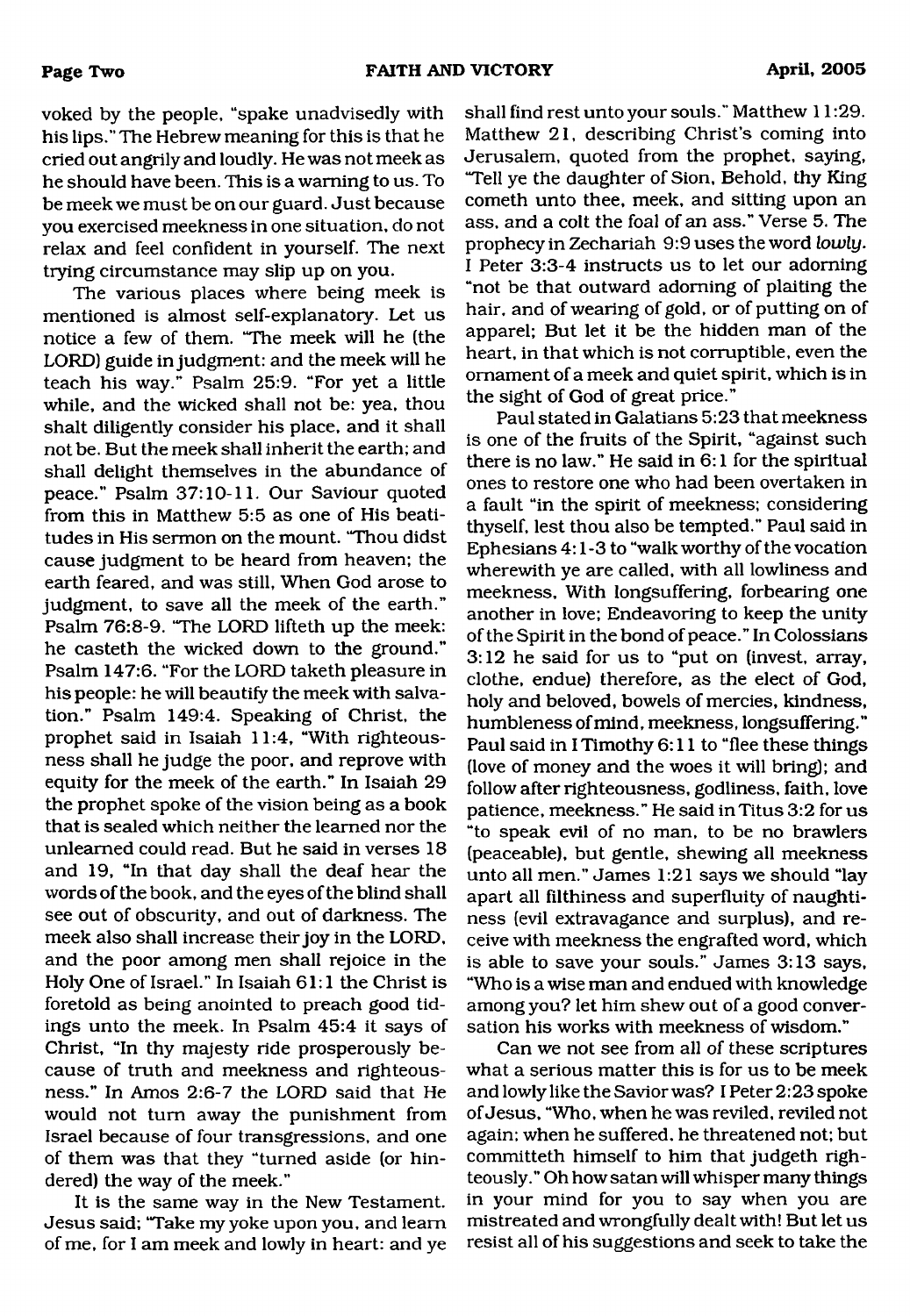path of meekness. Meekness does not come meek as we should be. Keep in mind what God praying earnestly for the Lord to help us to be be hid in the day of the Lord's anger.

altogether naturally. We will have to diligently has promised to the meek and our first scrip-<br>work at it, disciplining ourselves, and above all, ture exhorting us to seek meekness that we may ture exhorting us to seek meekness that we may



# **GOD'S SILENCE**

## **By Sis. Patricia Bell**

<span id="page-2-0"></span>How precious it is when God speaks to us. When God doesn't speak to His people they become confused, restless, afraid and dormant. When we hear from heaven, His people are blessed, and they have direction, joy, fulfillment etc. It is my burden that we cry out for the preached word of the Lord in every place. Let us have a heartfelt hunger and thirst for the messages from heaven.

What makes God silent unto us? "And when Saul saw the host of the Philistines, he was afraid, and his heart greatly trembled. And when Saul inquired of the LORD, the LORD answered him not, neither by dreams, nor by Urim, nor by prophets." I Samuel 28:5-6. Heaven was silent when Saul tried to get an answer because he hadn't obeyed the Word of the Lord.

"Behold, the days come, saith the Lord GOD, that I will send a famine in the land, not a famine of bread, nor a thirst for water, but of hearing the words of the LORD: And they shall wander from sea to sea, and from the north even to the east, they shall run to and fro to seek the word of the LORD, and shall not find it." Amos 8:11 i2.

Notice two reasons God has been silent in the past: 1. The people weren't listening. 2. There was no one He could use to speak through.

"And I sought for a man among them, that should make up the hedge, and stand in the gap before me for the land, that I should not destroy it: but I found none." Ezekiel 22:30.

"That this *is* a rebellious people,...children *that* will not hear the law of the LORD: Which say to the seers. See not; and to the prophets. Prophesy not unto us right things, speak unto us smooth things,..." Isaiah 30:9-10.1 fear that we are so full of our own earthly goals and projects that God will become silent toward us. People are so full of their own ideas, worldly ease and pleasure that they don't feel the need to hear the voice of the Lord. We must desire with our whole heart to hear from heaven. Even our prayers become prayers for the sick only instead of for our pitiful soul needs.

"Blessed *are* they which do hunger and thirst after righteousness: for they shall be filled." Matthew 5:6. We have a desperate need to hear the Word of the Lord. It is the thing that will provide life and understanding and it is important that we have a mind to receive it. "...The humble shall hear *thereof,* and be glad." Psalm 34:2. Let us appreciate the body of Christ. We cannot say to the hand, "...1 have no need of thee:..." If we do, we will cut ourselves off from an answer to one of our prayers and God's Word is turned away. My prayer has been daily, "Lord give me what I need from You and help me to receive it."

God's Word has come through His prophets and teachers. We need to appreciate the people God uses to deliver His Word and provide our time and undivided attention. "Then came the word of the LORD to Isaiah, saying,..." Isaiah 38:4. "The burden of the word of the LORD to Israel by Malachi." Malachi 1:1.

Holy Ghost, heaven-sent preaching should be prayed down by the congregation. It is more than using a few scriptures; it must be inspired to be the right message for the right time. It will show us how to live and how to respond to situations in our life. Preaching from heaven will be balanced and not on any one tangent or personal soapbox to express our burdens. Words from heaven will not put us to sleep spiritually nor will it cause confusion.

Let us cry out to God for messages from heaven. We need them. Let us not be picky but let us pray that we will be able to receive it and respond with attention and agreement to it. Saints, let God know by your attitude, prayers and actions that we cherish and desire His Word above everything else; that we are desperate for the pure Word from heaven. God's Word is the most precious and vital thing to helps us live a joyful and successful Christian life.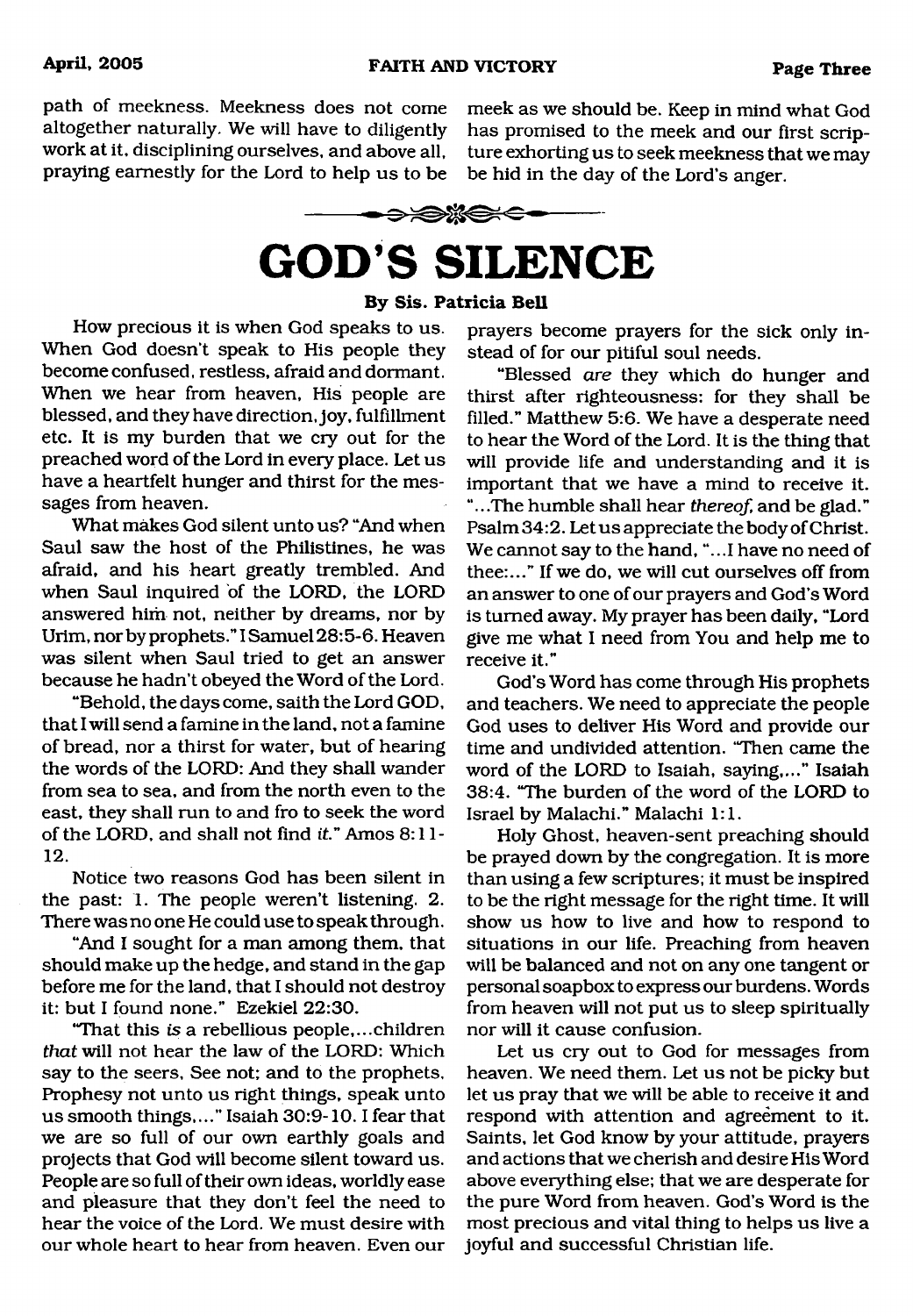# **FAITH AND VICTORY 16 PAGE HOLINESS MONTHLY** ------------

This non-sectarian paper is edited and published in the interest of the universal CHURCH OF GOD each month (except August of each year, and we omit an issue that month to attend camp meetings), by Willie Murphey, and other consecrated workers at the FAITH PUBLISHING HOUSE, 4318 S. Division, Guthrie, OK 73044 (USPS184-660).

#### **(Periodical postage paid at Guthrie, OK)**

Notice to subscribers: When you move or change your address, please write us at once, giving your old and new address, and include your zip code number. The post office now charges 60° to notify us of each change of address.

Dated copy for publication must be received by the 18th of the month prior to the month of issue.

### **SUBSCRIPTION RATES**

#### . . . . . . . . .

Single copy, one year......................................................\$5.00 Package of 5 papers to one address, one year ......... \$20.00 Larger quantities are figured at the same rate.

This publication teaches salvation from all sin, sanctification for believers, unity and oneness for which Jesus prayed as recorded in John 17:21, and manifested by the apostles and believers after Pentecost. By God's grace we teach, preach, and practice the gospel of the Lord Jesus Christ-the same gospel that Peter, John, and Paul preached, taught, and practiced, including divine healing for the body. James 5:14-15.

Its motto: Have faith in God. Its object: The glory of God and the salvation of men: the restoration and promulgation of the whole truth to the people in this "evening time" as it was in the morning Church of the first century: the unification of all true believers in one body by the love of God. Its standard: Separation from sin and entire devotion to the service and will of God. Its characteristics: No discipline but the Bible, no bond of union but the love of God. and no test of fellowship but the indwelling Spirit of Christ.

Through the Free Literature Fund thousands of gospel tracts are published and sent out free of charge as the Lord supplies. Cooperation of our readers is solicited, and will be appreciated in any way as the Bible and the Holy Spirit teach you to do or stir your heart. "Freely ye have received, freely give." Read Ex. 25:2:1 Chron. 29:9: II Cor. 9:7: and Luke 6:38.

Freewill offerings sent in to the work will be thankfully received as from the Lord. Checks and money orders should be made payable to Faith Publishing House. All donations are tax deductible.

A separate Missionary Fund is maintained in order to relay missionary funds from our readers to the support of home and foreign missionaries and evangelists.

In order to comply with Oklahoma laws as a non-profit religious work, the Faith Publishing House is incorporated thereunder.

The Faith and *Victory* (USPS 184-660) is published monthly, except August, for \$5.00 per year by:

**FAITH PUBLISHING HOUSE P. O. Box 518, 4318 S. Division, Guthrie. OK 73044 Office phone numbers: 405-282-1479, 800-767-1479; fax number: 405-282-6318. Internet address: <http://www.faithpublishing.com>**

**(Periodical postage paid at Guthrie, OK.)**

**Postmaster: Send address changes to:** *Faith and Victory,* **P. O. Box 518, Guthrie. OK 73044.**

God has promised many blessings to His children. *^* While their life is not with-Editorials out difficulty and hard struggles they have caught a glimpse of the Lord and they know that the future

is bright. James 5:11 says, "Behold, we count them happy which endure. Ye have heard of the patience of Job, and have seen the end of the

Lord; that the Lord is very pitiful, and of tender mercy." People who look at the things a child of God is willing to endure for the sake of righteousness may sometimes say, "I wouldn't do that." But what they are really saying is that they have not "seen the end of the Lord."

When a person has obtained a view of the Lord there are some basic things that they begin to comprehend. They see the love that He has toward those who would live righteously and they also see the anger and destruction that awaits those who continue in sin. If the sinner could only see the fiery indignation that God has toward their sin it would cause a great fear to come over them and would stop their reckless pursuit of wickedness. When King Belshazzar caught a glimpse of the fingers of the Lord writing on the wall it brought an end to his jovial party. Daniel 5:6 says, "Then the king's countenance was changed, and his thoughts troubled him, so that the joints of his loins were loosed, and his knees smote one against another."

It is the mercy of the Lord that a sinner is allowed to see His wrath and hatred toward sin before they are consumed. If they will take advantage of the plan of salvation they will see the other side of God—His love toward those who are righteous. The child of God has been given the assurance by the Word that the things that touch our lives are permitted and controlled by Him and what He allows to come our way will work for our good. (Romans 8:28, I Corinthians 10:13.)

There are many encouraging scriptures that convey His love and protection to the righteous man. In Zechariah 2:8 it says, "...for he that toucheth you toucheth the apple of his eye." The Lord considers His people as a very delicate and important part of His body and He is very careful what He allows to touch them. When satan was considering Job he told the Lord, "Hast not thou made an hedge about him, and about his house.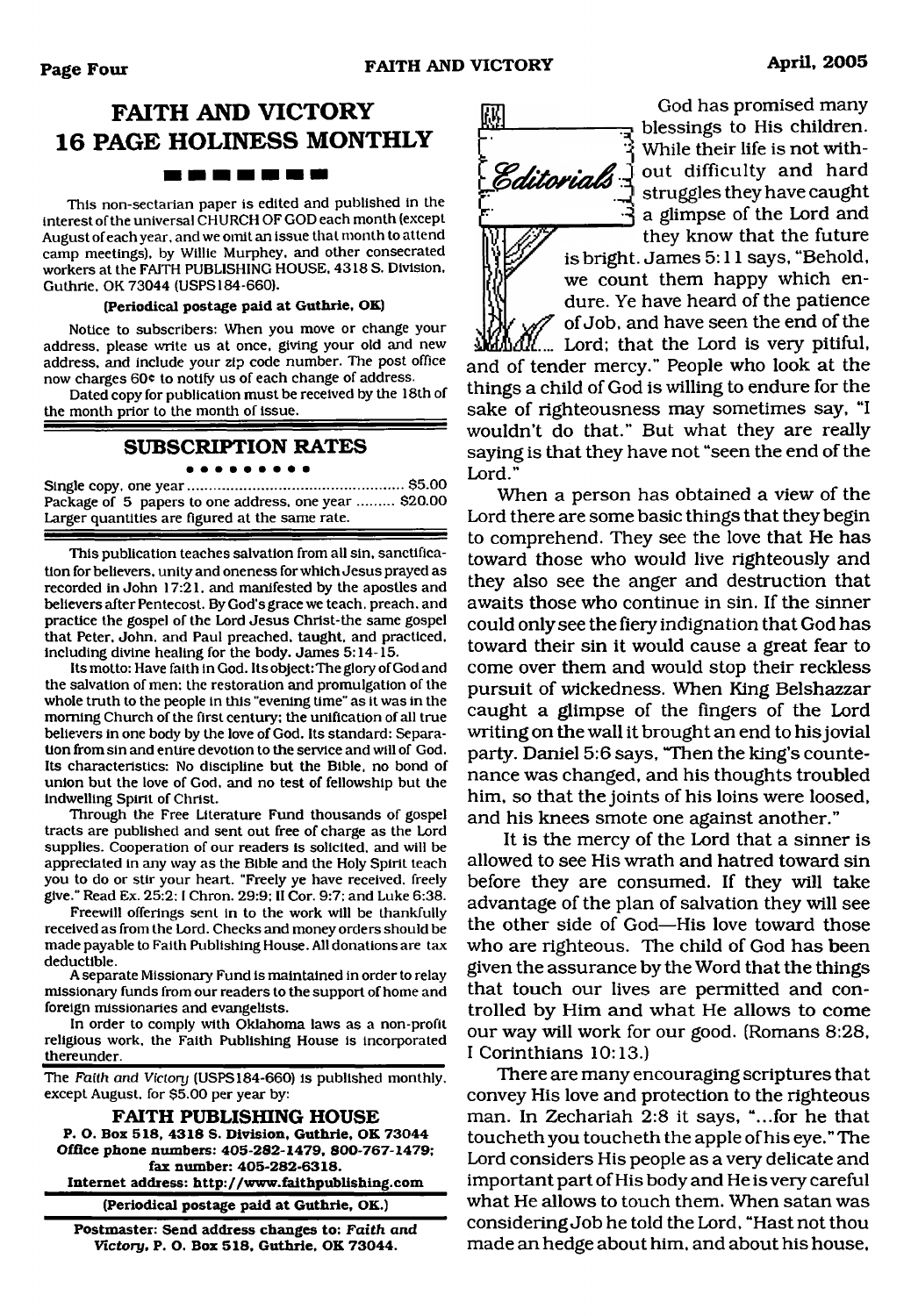and about all that he hath on every side? thou hast blessed the work of his hands, and his substance is increased in the land." Job 1:10. When the Lord gave satan permission to take the possessions of Job He placed this restriction upon him, "And the LORD said unto Satan, Behold, all that he hath *is* in thy power; only upon himself put not forth thine hand...." Job 1:12. The Lord later allowed satan to afflict his body but he was given the restriction to "save his life." The Lord will only allow the enemy to go so far in afflicting the righteous man.

In historic times the walls of a city were built for their security. The great city of Nineveh was much larger than Babylon and references to the wall that surrounded Nineveh indicate that it was a massive structure. It is estimated to have been 100 feet high and so thick that three chariots could drive side by side on the top of them. The walls encompassed a city about 20 miles long and 12 miles wide with a total length of about 64 miles. It is reported that there were 1,500 towers along the wall that were 200 feet high to aid in the defense of the city. When the Lord sent Jonah to prophesy against this wicked city the inhabitants could have mistakenly looked at the huge wall that surrounded them and felt they were secure in not believing the Word of the Lord that said they would be destroyed. However they rightfully understood that their walls of stone would not protect them from the anger of the Lord and they repented.

Psalm 34:7 says, "The angel of the LORD encampeth round about them that fear him, and delivereth them." This verse has been a very precious promise to the people of God and helped them in dangerous and difficult times. There are other scriptures that speak of God's protection being around His children. Psalm 125:2 says, "As the mountains *are* round about Jerusalem, so the LORD *is* round about his people from henceforth even for ever." While mountains can be a very effective barrier to invading forces, when it is the Lord around us we can be at rest in our souls.

When Sennacherib, king of Assyria, laid siege against Hezekiah and the inhabitants of Jerusalem they cried unto the Lord and He became their defense. In II Chronicles 31:20-21 it says, "And thus did Hezekiah throughout all Judah, and wrought *that which was* good and right and truth before the LORD his God. And in every work that he began in the service of the house of God, and in the law, and in the

commandments, to seek his God, he did *it* with all his heart, and prospered." If we want the Lord to be around us we must first do that which is "good and right and truth" and put ourselves within His protective custody.

In the next chapter we see how the Lord defended His people. Hezekiah comforted the frightened inhabitants with these w@rds, "Be strong and courageous, be not afraid nor dismayed for the king of Assyria, nor for all the multitude that *is* with him: for *there be* more with us than with him: With him *is* an arm of flesh; but with us *is* the LORD our God to help us, and to fight our battles. And the people rested themselves upon the words of Hezekiah king of Judah." II Chronicles 32:7-8. The people trusted in the Lord even though the enemy was around them and tried to tell them there was no hope of deliverance. The men of Assyria said, "Now therefore let not Hezekiah deceive you, nor persuade you on this manner, neither yet believe him: for no god of any nation or kingdom was able to deliver his people out of mine hand, and out of the hand of my fathers: how much less shall your God deliver you out of mine hand?... And they spake against the God of Jerusalem, as against the gods of the people of the earth, *which were* the work of the hands of man." II Chronicles 32:15, 19.

May we never be guilty of making the mistake that Sennacherib made—he equated the God of heaven with the gods of this world and it was a fatal mistake as the next two verses illustrate. "And for this *cause* Hezekiah the king, and the prophet Isaiah the son of Amoz, prayed and cried to heaven. And the LORD sent an angel, which cut off all the mighty men of valour, and the leaders and captains in the camp of the king of Assyria. So he returned with shame of face to his own land. And when he was come into the house of his god, they that came forth of his own bowels slew him there with the sword." II Chronicles 32:20-21.

There are many other instances of deliverance that God has given His people that should cause the heart of every child of God to take courage when circumstances cause the way to seem dark and defeat seems inevitable. When we hear the roar of the enemy let us look to our Savior for deliverance.

"And said unto him. Run, speak to this young man, saying, Jerusalem shall be inhabited *as* towns without walls for the multitude of men and cattle therein: For I, saith the LORD,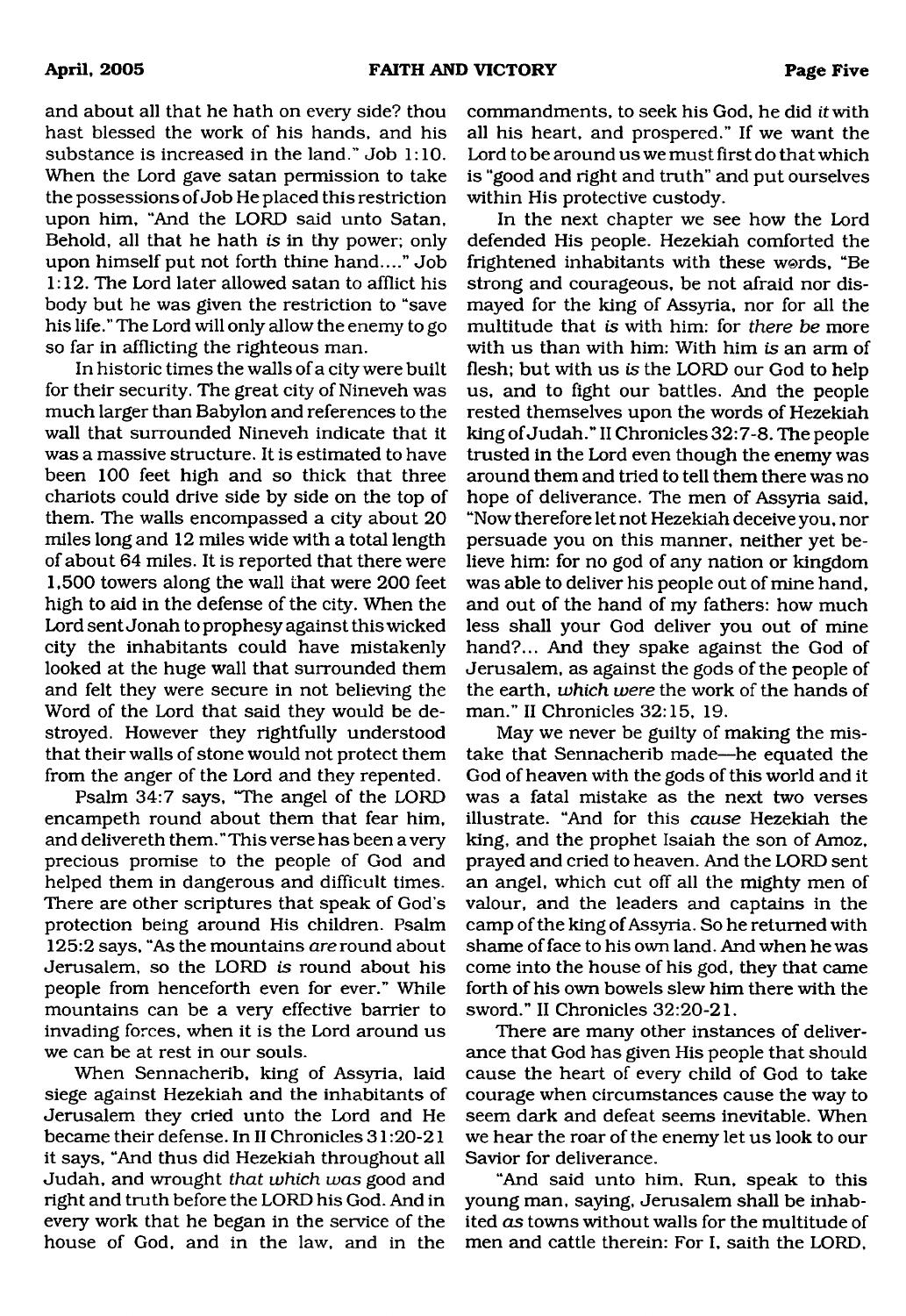will be unto her a wall of fire round about, and will be the glory in the midst of her." Zechariah 2:4-5. This prophecy of the church of God helps us understand that it is not surrounded by man-made walls which keep her secure, but it is the fire of His Holy Spirit that provides protection from the evil one. If you find yourself surrounded by walls that are built by man, you are only in bondage and captivity and you are not secure from the destructive violence of the enemy. You need to flee to the Jerusalem that is from above, that is surrounded by the fire of His Holy Spirit. In Her you will find that the glory of God is shining in the hearts and lives of His true children.

In considering the protective walls that God has around His people we should notice these scriptures in Isaiah 26:1-4. "In that day shall this song be sung in the land of Judah: We have a strong city; salvation will God appoint for walls and bulwarks. Open ye the gates, that the righteous nation which keepeth the truth may enter in. Thou wilt keep *him* in perfect peace, *whose* mind is stayed *on thee:* because he trusteth in thee. Trust ye in the LORD for ever: for in the LORD JEHOVAH is everlasting strength."

We know that if the Lord is around us our protection is secure and we can be at perfect peace. It is our responsibility to see that we have left the ways of the world and of sin and entered into this holy city of God. Satan has offered many man-made substitutes that keep men bound in their sins, but God is offering freedom, deliverance and protection from sin to those honest souls who will seek Him with all of their heart and worship Him in spirit and in truth.

On March 17 the *Beautiful Way* and *Bible Lessons* for the second quarter were mailed out. The topic for this quarter is the faith of Abraham. The Lesson titles are: The Faith of Abraham; Pilgrims and Strangers In This Life; A Brotherly, Self-Sacrificing Spirit; Refusing the Offer of Earthly Wealth; Abram Believes God; God's Covenant With Abraham; Sara's Faith Triumphs At Last; Abraham Intercedes for Lot; Lot's Escape From the Destruction Of Sodom; Casting Out The Bondwoman; The Bondwoman Versus The Freewoman; The Supreme Trial Of Abraham's Faith and Scriptural Reference To Abraham.

If you would like a copy of this lesson quarterly it is available for \$1.50 or a year's subscription is available for \$5.00.

The Lord blessed us to be able to print three books. They are: *Personal Experiences of* S. O. *Susag* by S. O. Susag; *The Kingdom of God and the One Thousand Years' Reign* by H. M. Riggle *and Unraveling Revelation* by A. Q. Bridwell.

In the 191 page book, *Personal Experience of* S. O. *Susag*, Bro. Susag relates many instances where God worked in miraculous ways. He told how, in answer to prayer, the Lord held the rain off their hay field and the road they had to drive on while they hauled and stacked hay all day long. As far as they could see it was pouring rain all around their field. He gives many instances of divine-healing, of salvation, even finding a five dollar bill that a woman lost in a handkerchief that had blown away in the wind all in answer to prayer. This inspiring book should give your faith a much needed lift. It is available in a heavy paper cover for \$4.00 plus shipping.

*The Kingdom of God and the One Thousand Years' Reign* is a 166-page book giving much information on this important subject. Some of the chapter titles are: The Nature of God's Kingdom, History of the Millennium, The Time of the Establishment of Christ's Kingdom, Christ on David's Throne, The Second Coming of the Lord and What Will Follow, The First Resurrection, The Abrahamic Covenant, The New Jerusalem, The Ancient of Days, The Binding and Loosing of the Dragon, False Theories Refuted, Our Future Home and The Signs of the Times. There are so many false teachings on these doctrinal issues that it is vital to have the light of the Word of God to reveal what the truth really is. This book, bound in a heavy paper cover, may be obtained for only \$3.50 plus shipping.

*Unraveling Revelation* by A. Q. Bridwell is a 36-page book bound in heavy paper cover that reveals some of the hidden mysteries in a few chapters of Revelation and brings clarity to many of the symbols used. May it be a help to those who are seeking for a better understanding of the book of Revelation. It is available for \$1.00 plus shipping.

On the evening of March 22 the young adult Sunday School class from our local congregation came to the Print Shop and helped us with these three books. They assembled *The Kingdom of God and the One Thousand Years' Reign* and helped us bind and trim the edges of the book. *Unraveling Revelationwas* also assembled, stapled and trimmed. The book, *Personal Experience of S.* O. *Susag,* which had been completed earlier, was wrapped for storage. The many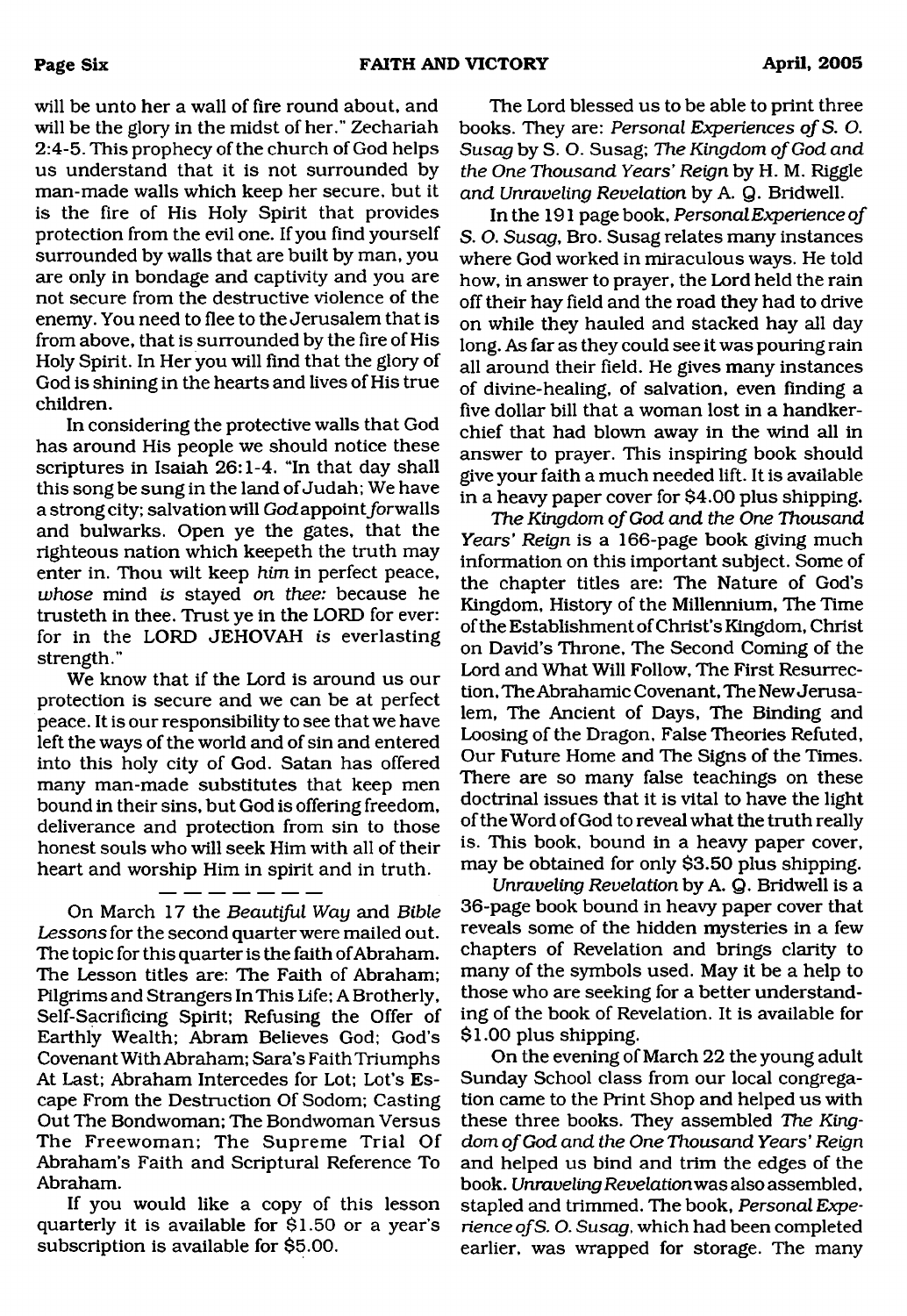willing hands that took part in the evening's activities quickly completed these chores, which would normally have taken many hours to accomplish. We appreciate the burden they share for this work of the Lord and trust He will richly bless them for the assistance they provided.

\_ \_\_ \_\_ \_ \_ \_ \_

On the weekend of April 2-3 the Lord blessed us to attend the singing at Enterprise, AL. It was a wonderful experience as the saints from many states crowded into the country chapel and lifted their voices in songs of praise to God. Surely every heart was warmed by the heavenly spirit that was felt in that place. Even those from the neighborhood in attendance remarked about the blessing they received by being there. On Sunday morning Bro. Michael Williamson from Loranger, LA ministered to the saints. He used the fourth chapter of John and the example of Jesus offering living water to the woman of Samaria. All too quickly the time came to begin the 12-hour trip back home, but we are thankful for the happy memories and the blessing of the Lord's presence that we carried with us.

—Bro. Willie E. Murphey wemurphey ©yahoo. com  $-$ 

# **If We Only Knew**

There are gems of wondrous brightness Ofttime lying at our feet, And we pass them walking thoughtless Down the busy, crowded street. If we knew, our pace would slacken We would step more oft with care, Lest our careless feet be treading To the earth some jewel rare.

If we knew what hearts are aching For the comfort we might bring. If we knew what souls are yearning For the sunshine we might fling; If we knew what feet are weary Walking pathways roughly laid. We would quickly hasten forward Stretching forth our hands to aid.

If we knew what friend around us Feels a want they never tell, That some word that we have spoken Pained or wounded where it fell. We would speak in accents tender To each friend we chanced to meet; We would give to each one freely Smiles of sympathy so sweet.



PA—Dear saints; I thank the Lord for all His goodness to me and for sparing my life so long. I was taken out of the very jaws of death when I was fourteen, now I am still living in the seventies. I can still work some yet—go out with the power saw and cut trees down. I am writing to request prayer for some that are laid up on beds of affliction. One man fell off the roof of a house and is in bad shape. I gave him a *Faith and Victory* paper and he seemed glad for it. Another man was injured when a drunken driver ran into him and broke his shoulder and his chest was real red. I believe the Lord helped him but lately things don't look so good. Pray for Bro. Warren Myers, he is just barely living. Pray for my uncle, he is barely living and is in his nineties. He needs the Lord. —Bro. Parker Slifer

WV—I fell some weeks ago and hurt my right leg and side. I'm still suffering and need your prayers. Love and prayers, —Sis. Melba Powell

----<<del>> | 1200\*++>--</del> **Standing Prayer Requests**

Carlos Arriago Sis. Mamie Butcher Sis. Helen Carson Sis. Waneta Creel Sis. Charlotte Dilliner Sis. Elaine Dunn Sis. Evelyn Fredrickson Bro. Troy Gentry Bro. Jeff Gutwein Bro. Robert Hetland Bro. Lee Hilton Bro. Doyle LaCroix The Lounds Sisters Sis. Marie Mitchell Sis. Melba Powell Sis. Anna Severs Sis. Catherine Shaffer The Mitch Taylor family

—Selected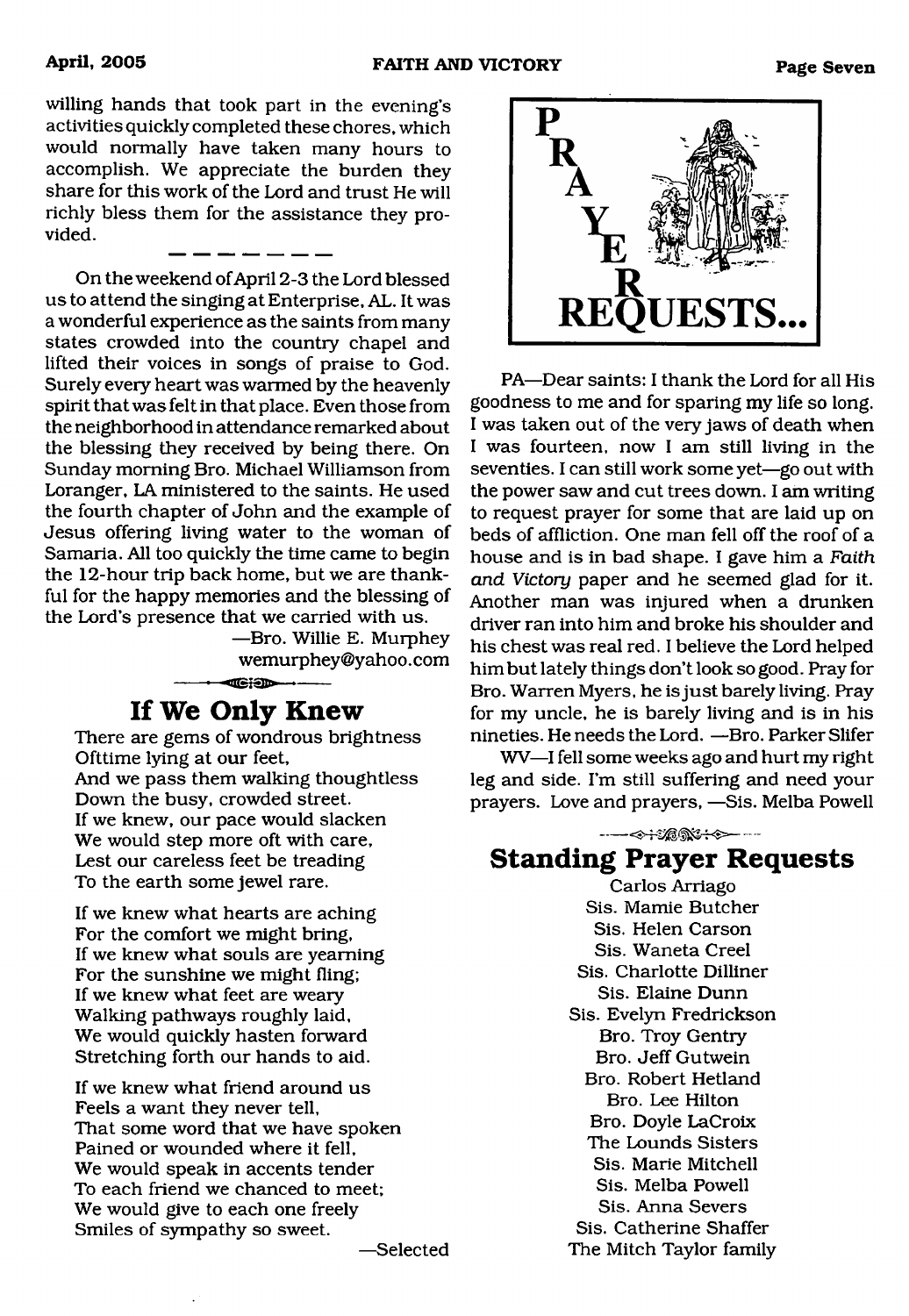# **MEETING DATES**

**Spencer, OK (Revival Meeting)**—April 7-10 Guthrie, OK (Revival Meeting)—April 13-17 **Boley, OK (Spring Meeting)**—April 15-17 **Wichita, KS (Spring Meeting)**—April 24-May 1 **Oklahoma State (Guthrie, OK)**—May 27-June 5 **Holly Hill, SC**—May 29-June 5 **Green Bank, WV**—June 10-16 **Tulsa, OK**—June 12-19 **Jefferson, OR**—June 17-26 **Okmulgee, OK (Sisters' Retreat)**—June 24-25 **General Southern (Loranger, LA)**—June 26-July **3**

**Fresno, CA—**July **3-10 National (Monark Springs, MO)**—July 15-24 **Myrtle, MO**—July 29-August 3 **Spooner, WI (Tent Meeting)**—August 24-28

### ਵ∋⊙∈⇒

# **MEETING NOTICES**

# **SPENCER, OK, REVIVAL**

The Green Pastures and Crutcho congregations are having a joint revival meeting beginning on April 7th and continuing through April 10th, 2005. The location will be at the Green Pastures chapel at 5721 N. Denver, Spencer, OK 73084. Bro. Darrell Johnson of Dallas, TX will be the minister. Please pray God's blessings upon the meeting. If you are unable to attend, please pray for us. For further information contact Bro. Charles Chandler at (405) 769- 7413, Sis. Maxine Busbee at (405) 478-3860 or Sis. Frances Chandler at (405) 769-6628. The chapel number is (405) 771-3710.

### **BOLEY, OK, SPRING MEETING**

The Boley, OK Church of God Spring Meeting will be held April 15-17, 2005. Lord willing, the services will be Friday at 7:30 p.m., Saturday services at 11:00 a.m., 2:30 p.m. and 7:30 p.m. Sunday school will be at 9:45 a.m. with worship services at 11:00 a.m. and 2:30 p.m. (no Sunday night services). We appreciate all the ministers' and saints' support and prayers for our meeting. The Boley Church of God is located on Oak Street just north of Boley High School.

—Submitted by Sis. Savannah King (918) 667-3654 or (918) 667-3392. Sis. Anna Mae Thompson, pastor.

# **WICHITA, KS, SPRING MEETING AND OPEN HOUSE**

April 24 through May 1, 2005 has been set for the Wichita Spring Meeting. This will be our

first revival in the new chapel and we want to invite all who would like to see the new facility to join us on Sunday, April 24, for our open house and dedication service. The special service will be held starting at 11:00 a.m. Dinner will be served after the service and tours of the building will be given. All who can are invited to please come and be with us.

Monday through Saturday we will have morning services at 11:00 a.m. and evening services at 7:30 p.m. Please pray that the Lord will bless in every phase of the meeting. There are some souls in serious need of salvation and some in need of sanctification. We have a number of sick and infirm who need to be healed. We desire the power of God to come down and overshadow us.

If you need further information you may contact Bro. Emmanuel Gracey at (316) 778- 1848 or Bro. Theodore McCray (316) 682-3152. The church phone is (316) 267-9582. The new chapel is located at 2509 North Grove. Directions for arriving from the south: Exit 1-35 turnpike at first Wichita exit #42, 1-135, continue north on I-135 to the 13<sup>th</sup> Street exit. Turn right (east) on 13th Street and go to Grove Street. Turn left (north) on Grove and go past  $24<sup>th</sup>$ Street. The chapel is the second building on the left at 2509 North Grove.

## **HOLLY HILL, SC, CAMP MEETING**

We would like to cordially invite all to attend the Holly Hill, SC annual Camp Meeting. Lord willing, it will be held from Sunday morning, May 29th through Sunday morning, June 5th. Sunday morning services will be held at 10:00 a.m. and services will be held Monday through Saturday at 11:00 a.m. daily. All evening services will begin at 7:30 p.m. Meals will be provided daily and lodging is available on the church grounds for as many as we can possibly accommodate. There are also several motels in the Santee area. Please let us know as soon as possible if you plan to attend and need lodging. If you would like information on motels, if you need directions, if you are planning to attend and need accommodations please call Bro. Floyd Crummie at (803) 496-5768 or Bro. Tommie Platt at (803) 496-5414. We welcome everyone! Please pray for us that God will bless everything that is said and done and that He will send the ministers of His choosing.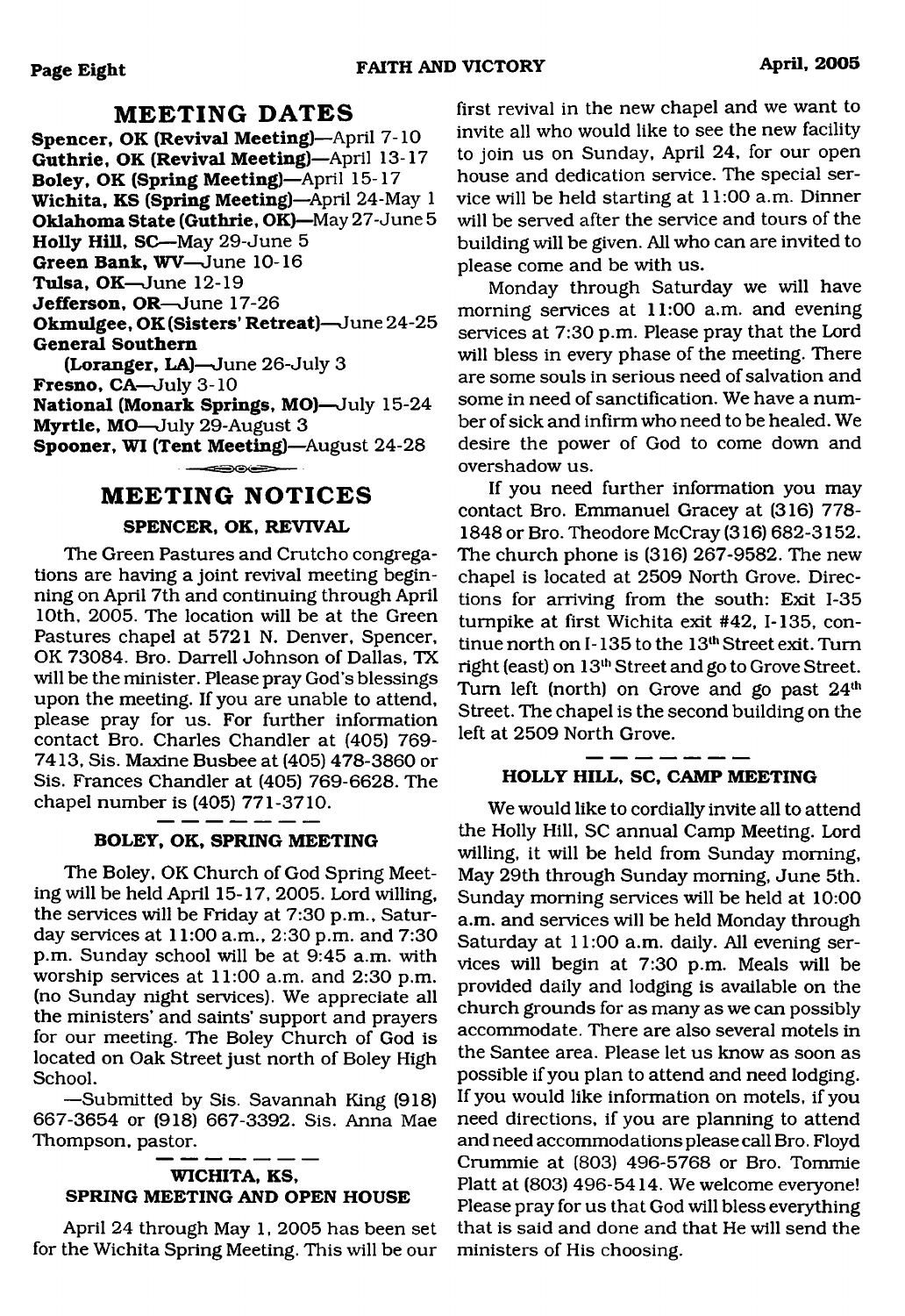# OKLAHOMA STATE CAMP MEETING

The annual Oklahoma State Camp Meeting of the Church of God will be held May 27-June 5. at the campground located east off of Sooner Road on Lake View Road, which is a little over four-tenths of a mile south of the intersection of South Division and Sooner Road.

Due to road construction the south Guthrie exit on 1-35 is closed. Use the Seward Road exit #151 and go west to Sooner Road and then go North on Sooner Road to Lake View Road.

As is customary, the first service will be held Friday evening. May 27, at 7:30, with three services daily thereafter. Early morning prayer services and youth meetings will be held as announced.

An invitation to attend is extended to everyone. Your presence will be appreciated. Provisions will be made for those attending.

The meeting will be operated by freewill offerings. If you would like to make a contribution, you may do so by sending it directly to the state treasurer, Sis. Brenda Wilkins, 1023 E. Prairie Grove Rd., Guthrie, OK 73044.

For further information contact the pastor, Bro. Stanley Dickson, (405) 260-8822.

# OKMULGEE, OK, SISTERS' RETREAT

- - - - -

The dates for the Sisters' Retreat are set for June 24-25, Friday and Saturday, at Okmulgee, OK.

For further information please contact Sis. Mary McDonald at (865) 977-6997 or Sis. Carrie Porter at (865) 982-2348. More information will be forthcoming.



KS—Dear Bro. Willie: Thank you for your prayers and thanks to God for healing my broken bones. Thanks to Bro. Leslie and Sis. Sylvia Busbee for coming to see me and anointing me. I began to feel a lot better after they left. I am now able to drive my car. Thank the Lord for all His many blessing that He has bestowed on me these many years. May God bless you in your work. Yours in Christ,

—Sis. Dorothy Huston

KS—Dear Bro. and Sis. Murphey: I received the *Faith and Victory.* Thanks. I can still read a little at a time. I'm 86, will be 87 this month. My left eye is blind and my right eye has macular degeneration but I thank God for His goodness to me all these years. I am still able to do the housework and don't have home-care as some do.

Pray for my family that we may all please God in every way. Pray for me that I may stay true. It seems the enemy is trying us so much these days. May God be near each of you,

—Sis. Margaret Angle

OK—Greeting to you all at the Print Shop: I am doing pretty well so far. I am still saved and very much encouraged. I am looking to see the Savior who suffered and died for us. Remember my sister in prayer as well as myself. The Scripture says, "For every house is builded by some *man;* but he that built all things is God." Hebrews 3:4. Christian love,

—Sis. Mary O. Jones

OK—Dear Bro. Willie and Sis. Neta: Greetings in Christian love. Hope all is going well with you there at the Lord's Print Shop as you labor to print and get the gospel out to a lost world and to edify the church by the good books and tracts and the good articles that are always in the *Faith and Victory* paper.

Just recently I was reading in the book, *God's Gracious Dealings,* about the account of the fortieth anniversary and it was very encouraging to read the testimonies of those who had worked there and those who had been blessed by reading it. Now we have already passed the  $80<sup>th</sup>$  anniversary. As I think of the good books, including the songbooks, tracts and papers that flow out continually to the readers I am reminded of the scripture found in Revelation 22:1 -2 "And he showed me a pure river of water of life, clear as crystal, proceeding out of the throne of God and of the Lamb. In the midst of the street of it, and on either side of the river, *was there* the tree of life, which bare twelve *manner of* fruits, *and* yielded her fruit every month: and the leaves of the tree *were* for the healing of the nations." The leaves of the tree, I believe, represents all His saints as they bare the fruit of the Spirit flowing out of a pure heart and a holy life then they minister healing unto the nations. Jesus said, "Ye are the salt of the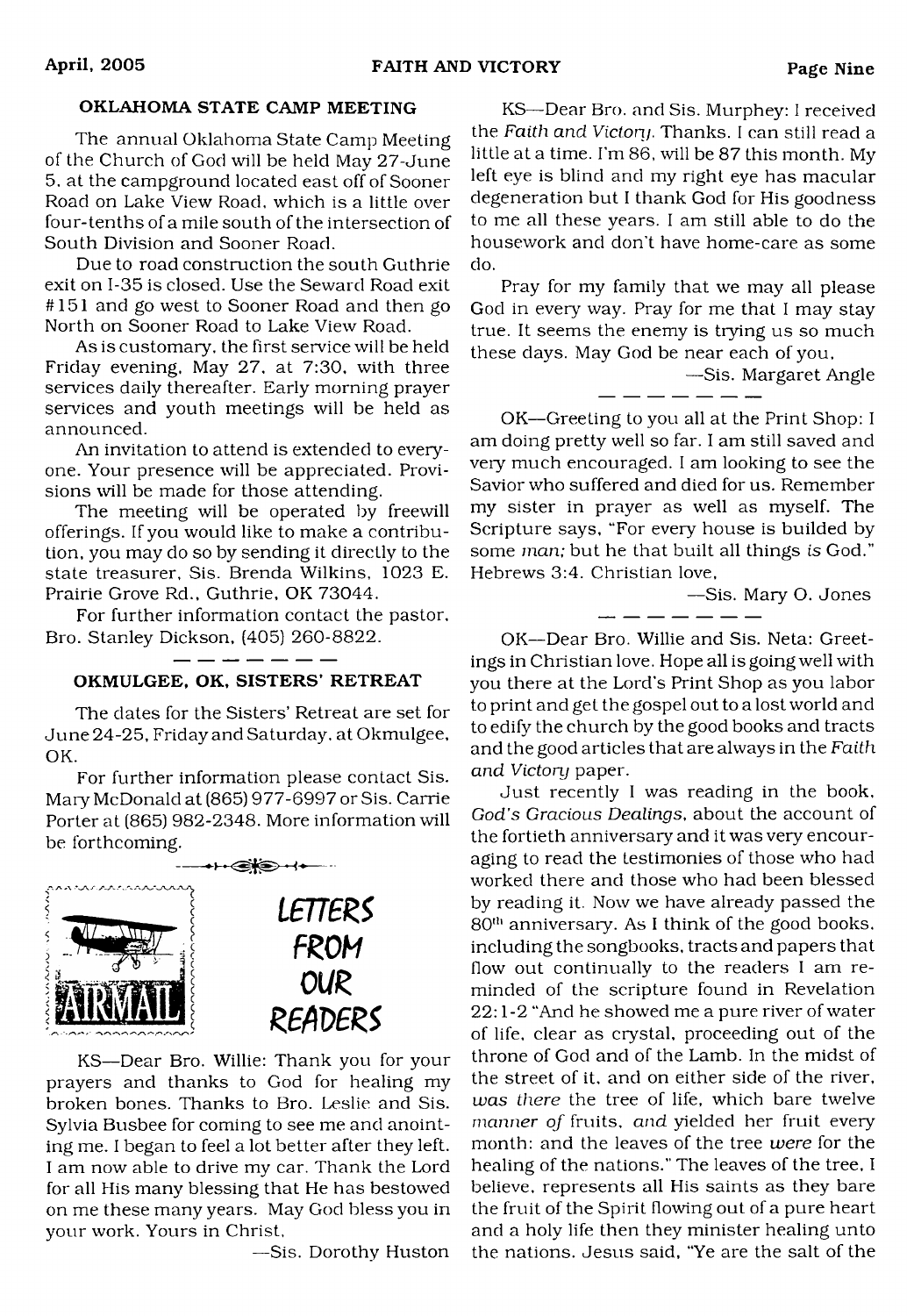earth:..." Matthew 5:13. He also said in the next verse, "Ye are the light of the world. A city that is set on an hill cannot be hid."

The Lord recently blessed the Shawnee congregation with a very good and profitable meeting. Bro. Marty Clevenger and most of his family was with us March  $6<sup>th</sup> - 13<sup>th</sup>$ . We were all blessed and challenged for a closer walk with God. While they were here they came to our house, along with Bro. Carl and Sis. Rebecca, and had one service here. This was very encouraging as my dear wife hasn't been able to attend services for several years. His message was about the loving-kindness of the Lord. It was very encouraging.

We trust the Lord will bless all of His ministers. Bro. Carl preaches over in the Home here once a week. They appreciate it. The Bible says, "Blessed *are* ye that sow beside all waters..."

I trust God will richly bless you in your service to God. — Bro. T. V. McMillian

OK—Dear friends in the Lord: I am encouraged in the strait and narrow way. It isn't always the easiest on the flesh but when you think of the end results, it is always best.

In the last issue of the *Faith and Victory* it was mentioned that the paper is in the 83rd year of circulation and I can testify of it being a great blessing to me. It still is. Thank you for holding up the "Old Paths." I love the truth. God Bless, —Sis. Evodna Marler

LA—Dear Bro. Willie: I feel the Lord inspired me with some thoughts and I think He wanted me to share them. The chorus of song number 49 came to my mind the other morning and I stopped to think about what it means. "Praise the Lord for grace and glory, Praise Him for His mercy. Praise Him evermore." "Praise the Lord for grace." I looked up the definition of *grace:* (a) a special virtue given to a person by God (b) beauty or charm of form, composition, movement, or expression. Oh, how each morning and often throughout the day I need these attributes! I sometimes think I need more grace than He gives, but He said to us, "My grace is sufficient for thee:..."II Corinthians 12:9. Jeremiah spoke of the Lord's mercies and said, *"They are* new every morning:..." Lamentations 3:23.

I often tell the Lord the last three verses of song number 141, "Guide Me." Guide my thoughts, words, actions and my soul. I never

realized until now that for Him to do those things depends on the grace that I must get every morning before I meet the pressures of the day. If I go without talking to my Lord every morning and getting my portion for the day, I find it is easier for hurtful, unthought-through words to come out of my mouth. "Guide my words, that they be spoken In such kind and loving way, They may heal a heart that's broken, Some one's darkness turn to day."

Without God's "beauty of movement or expression," I find that I am more impulsive in my actions toward others and in the expressions I show on my face. "Guide my actions, O my Father..."

I try at the end of each day to go to my Instructor and let Him give me a grade for the day. I find He so lovingly shows me my mistakes and teaches me how to better my ways before Him and others. "With Thine eye, O Savior, guide me Through my pilgrimage below; In Thy secret presence hide me, On my heart Thy grace bestow." I need the Lord every day. Without Him I would fail. Pray for me as I endeavor to stay in the circle of His will. In love, —Sis. Krista Meek

WV— Dear saints: On one Wednesday evening's Bible Study the Lord brought out something through Bro. Marty Clevenger that helped me gain the victory in a battle I was in against satan. I feel impressed of the Lord to relate the main points that blessed me.

The texts he used are in John 10:1-14. In these scriptures Jesus was talking about the "Good Shepherd." Bro. Marty told us that a hired person in any store-like environment might be like a "hireling." He told about going to a store about two minutes before closing time. Upon seeing that he still had time to run in and purchase what he needed he started in only to be stopped by a worker who stated that it was too late and that they were closing it up. Bro. Marty replied, "But I still have two minutes," but to no avail. He had to turn around and leave the store empty-handed. From this incident he informed us that if the worker had been the owner/boss of the business, upon seeing he could make another sale, he would have willingly allowed him to come in and make his purchase.

Verses 12-13 make a statement about what a hireling would do upon seeing a wolf coming. He would flee because the sheep are not impor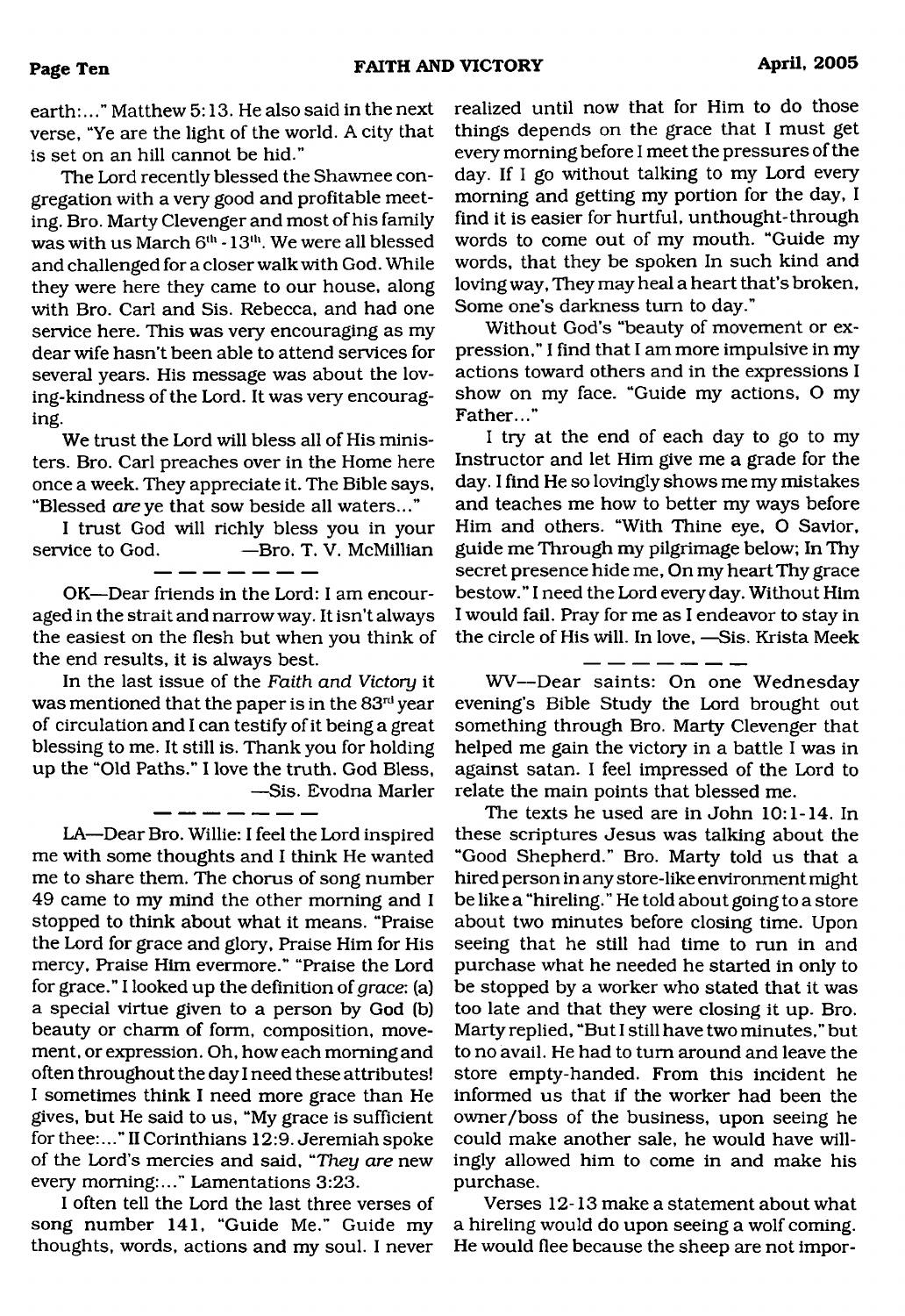tant enough to protect with his life. But if the Good Shepherd, "Jesus," had been watching over the sheep, He would have gotten between the sheep and the wolf.

I received a lot of good from the next point he brought out. He told about a white shirt that was given to him with the word *Polo* on the pocket. As the man was giving it to him he said something like, "I hope this doesn't offend you. I don't know if your church allows it or not." (Meaning the word *Polo* on the pocket.) Bro. Marty told us he would like to believe that he does what he does because it is his desire to do so, not because of some man-made rules to follow. While telling this illustration he mentioned about our "vision." Here is where I really started to ask myself, "Where is my vision?" Am I looking at others' faults and saying "why go on? They are not doing what they should be doing." Or am I looking to God and God only? You can be assured that people will let you down but, praise God, there's a higher power! Proverbs 29:18 says, "Where *there is no* vision, the people perish:..."

Another point he brought out made my heart and soul want to shout for joy! "I am the door: by me if any man enter in, he shall be saved, and shall go in and out, and find pasture." John 10:9. I was amazed at how he brought this verse out. When we are in a building there are walls all around us besides the door. Those walls stop us from going any further. In order for us to go anywhere else, we must go back through that door. But when we get saved we go through the Door, "Jesus." If someone were to go out that same door again, to me it makes sense that they have "backslid." So when it says "and out," it does not mean to go out of a "door." Bro. Marty brought out that once we are saved, with Jesus there are no walls, no limitations for what He can do for us. Therefore, when reading the verse, John 10:9, open your arms wide when it says "and out."

I thank the Lord for sending this Bible Study at a time I needed it most. Please pray for me I want to be faithful to the ever faithful and loving God.

Your sister in Him, —Christy Wattenbarger

LA—Dear saints: The last part of the verse in I Corithians 10:31 says, "...whatsoeverye do, do all to the glory of God." I want to give God the praise and honor due to His Holy name. The Lord has been so real and precious to me. He has been my greatest and best Friend. No one else could do the things the Lord has done for me. He has done miraculous things that I wish to share. I trust this will be a blessing and an encouragement. Please bear with me as some are long overdue.

A few days before Randall passed away, he expressed his concern for the need of a reliable car for me. I never had any experience in purchasing a vehicle. My children assisted me in locating a vehicle that would fit my needs. We asked the Lord for guidance and the Lord blessed far above what I could ask for. Philippians 4:19 says, "But my God shall supply all your need according to his riches in glory by Christ Jesus."

In the fall of 2001 my youngest sister called to share her news—she had gotten saved. She couldn't express enough the wonderful peace she had found. Thank the Lord for His mercy and love. Then the following March she called me to come be with her in her last days. My oldest daughter and grandson traveled with me. I thank the Lord for the privilege I had to be with her. It was a blessing to me to see the power of God manifested in her changed life. Coming home I traveled alone and asked the Lord to help me. I had never driven in large cities and it was a concern. The Lord manifested Himself strong to me and blessed as I traveled home. I give Him all the praise.

During the summer of 2002 a visiting child had alarmed the dog while he was sleeping and acting on impulse the dog reacted. The child was not badly injured but the sight of blood alarmed us all. We called for prayer at Monark and locally. Here again, the Lord showed His power. What a wonderful privilege it is to trust our Lord! "O taste and see that the LORD *is* good: blessed *is* the man *that* trusteth in him." Psalm 34:8.

In October 2001, Randall and I made our last visit together to one of our daughters' home. During our drive he commented "That from now on, I would be coming alone." Oh, the deep pain I felt, but he was looking at reality. Every time after that his comment would play over and over in my mind. It would overwhelm me. Then one Friday evening as I was going to her home I asked the Lord for a special blessing while I traveled. The Lord never fails. He filled my cup full and running over. It was a drive I'll never forget. The extraordinary sunset seemed to be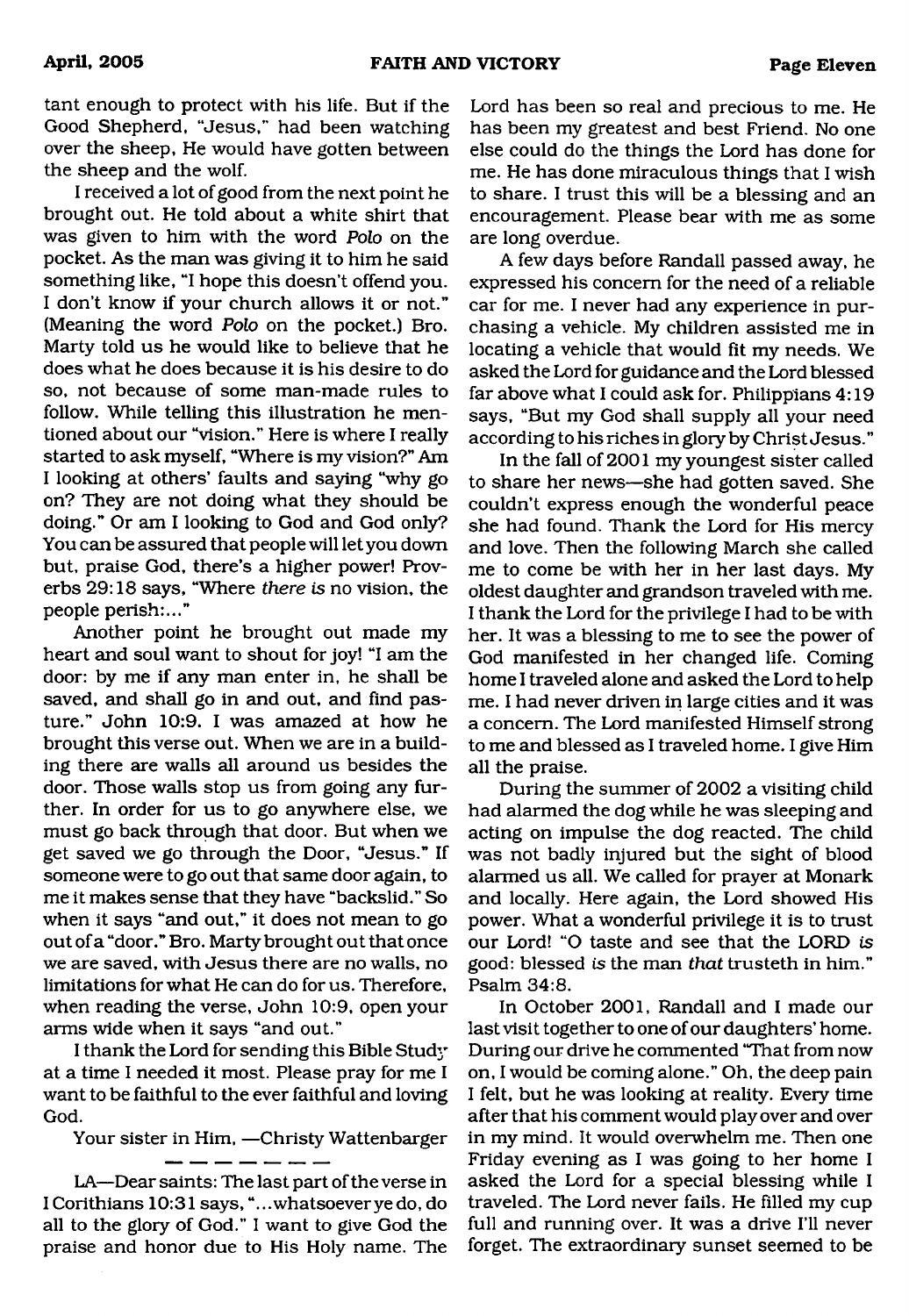my personal gift from God. The thoughts He

filled me with I feasted on the entire drive. One evening as I was listening to a message my right arm was hurting me intensely. I just spoke out loud "Lord, would You please touch my arm?" It happened so quickly; it was instant, I got on my knees and thanked the Lord right then. Although I could not physically see the Lord, I could feel His presence. What a mighty God we serve!

During the year 2004, a spot came on my nose and was there several months. One day in, January 2005, as I was meditating, I asked the Lord would He see fit to remove it. The next day it was gone. The Lord had removed it overnight! Our Lord is so faithful.

I had been having some physical problems. I brought this to the Lord one day and He gave me the song, "The Savior Can Solve Every Problem." As I was praying about this condition I brought the promise to God, "...he is a rewarder of them that diligently seek him." He spoke to me and said, "I can do exceeding abundantly above what you can ask or think for." Praise the Lord; He took away my problem. The Lord brings to my mind often the scripture in Matthew 10:29-31 about the sparrows and how we are of more value. How wonderful the Lord is.

In February of this year I fell and broke my ankle. A week before this accident the Lord gave me the promise, "Call unto me, and I will answer thee, and show thee great and mighty things, which thou knowest not." Jeremiah 33:3. When the x-rays were taken, I was told I needed to have it set by an orthopedist. The following day another x-ray was taken and the Lord had already set my ankle bone. All I needed was a cast put on. I do praise the Lord for His mercy and love. We can stand on the precious promises of God and never fear. (Psalm 33:21, 34:1- 3, 35:9.) Christian love, —Sis. June Flynn

CA—I would like to share the Lord's goodness and mercy to my wife and me. Above all I am thankful that the Lord has kept me saved and encouraged. I am thankful I can say from experience the Lord is faithful and plenteous in mercy to His children—to those who will trust Him. The Lord is continually doing great things for us. He has kept us saved and with a heart full of praise and thankfulness no matter what the circumstances of life are—whether good or bad.

I know of no greater thing than this that God can do for a soul. Surely I can say He has done this for me. I do not say the devil will not tempt us in the bad times to murmur and be unthankful in the trying times. However, by God's grace, we do not have to yield to the feeling to murmur or be unthankful.

Friday night, while attending to my wife, I began to have some serious problems in my body. It became worse and worse to the point I became unable to finish what I was doing for her. So I had to leave her sitting in the big recliner chair. The suffering and distress was so great in my body. I was calling on the Lord earnestly but was not getting any relief. So I called the saints for prayer but I still was not getting any relief and the sufferings were so very great. So I called one of the saints again for prayer and asked that she would call around for prayer. I was in great suffering and distress of body. All the while the devil was working on me, trying to cause me to despair. He was bringing dark thoughts because pain was so intense and I had done all I knew to do! I was earnestly praying myself and I had called the saints and the minister twice and still there was no relief. He was saying, "What are you going to do?" He was working to break me down, cause discouragement and bring me to despair. He works to break the saints' faith and trust in God. Praise God, my faith was not wavering but steadfast in the Great I Am, the Almighty God by whom all things consist, in the God that rules the world and to whom all things belong.

The Lord was faithful in His mercy and heard the saints' and my cry and delivered me from my great suffering. He is still in the miracle working business. Although He tarries He will come! He is greatly interested in increasing our faith and love. One way He does this is by tarrying but we can be sure He will come. He has been faithful to my wife and me down through the years and has proven Himself to us many times.

It is a mistake to expect God to always answer immediately when we call, when He sees our real need is to have greater trust and faith in Him. As we prove faithful in the times of testing, these graces increase. He wants us to have such love and trust in Him that we will not question or challenge His love and wisdom for us in our most difficult testing. He does not want the devil to shake us by injecting thoughts in our minds against God. When things get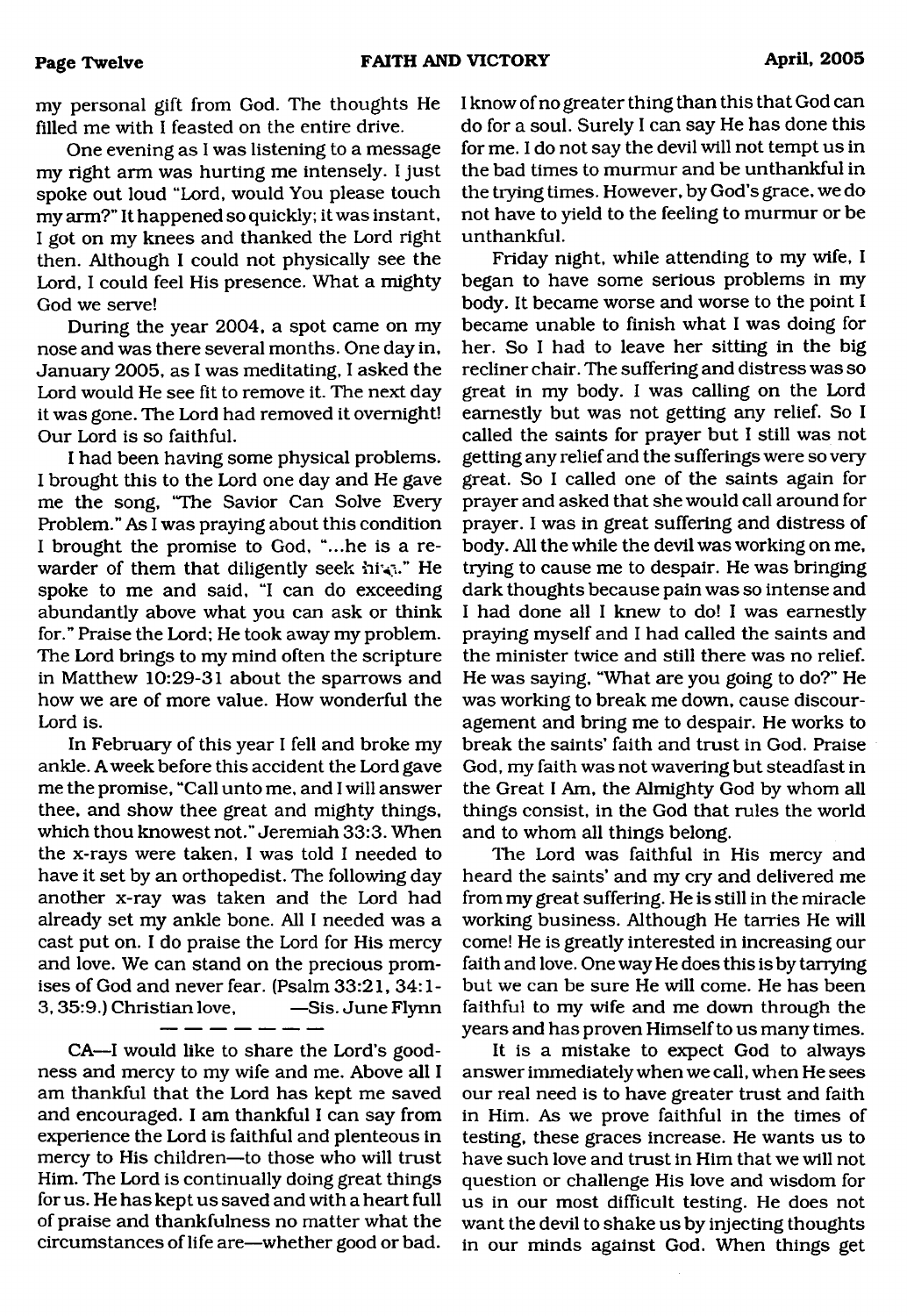really bad the devil can work with our minds if we have not allowed God to prepare us for these times. He worked with Job's wife and caused her to try to cause Job to speak against God. If he worked with her mind in that way, he will try the same on us.

I want to thank the dear saints for their love and prayers for us. Surely the Lord has done great things for me. It is amazing how He gives strength to care for my wife. She is completely helpless, but the Lord is good to us and I appreciate the privilege to trust the Lord.

—Bro. Charles and Sis. Wilma Parrish Sr.

الموارد والمستند المستند المستند المناد

OK—Dear Bro. Willie: For some time I have intended to send in my testimony. The Lord has been so good to me in answering our prayers and the prayers of the saints in the time of afflictions and problems I have met with along life's way. I thank the Lord for His love and mercy that He has shown to me. I feel so unworthy of such love but I am one of His children and I have my faith and trust in Him. I want to live to glorify Him. All praise is due Him!

Two years ago I had a blood clot about the size of my thumb come up the inside of my left leg and lodged near my pelvic bone. At 11:00 p.m. I called Bro. Stanley and he and Sis. Karen came right over to pray for me and stayed until 2:00 a.m. and when they left they said, "Call if you need us." Through the night I could feel clots forming in the bottom of my left foot. By morning three more moved a little above my left knee, in the same vein the other one was in.

I called Bro. Stanley early in the morning and they came right over and prayed for me. I had a high fever and could not turn myself. Sis. Karen said, "Sis. Taylor, this is life threatening." They wanted me to call the children but my son, Ronnie, was in Kansas at the time and my daughter, Joyce, in Sasskwa, two hours away, and they called my neice, Sis. Linda Probst, and she came toward evening and stayed a couple of nights and days until Joyce could make arrangements to come.

They applied hot towels to my leg for a few days and the Lord dissolved the clots. I had a rash under the skin break out from my knee down and also had an ulcer break open just above the ankle on my left leg. I could hardly move my left foot. It looked and felt like I had an iron band around the middle of my foot. I soaked it in hot disinfectant water and the ulcer healed up in about three weeks. My foot was so painful I couldn't walk on it. I used a walker trying to walk after the ulcer healed.

I kept praying and trying to walk and the Lord gave me two dreams showing me I was walking. That was real encouraging. In a few days He let the tightness release and I could walk. Oh how happy and thankful I was! I went around thanking and praising the Lord for His love and goodness to me.

During this time, after my daughter went home, my granddaughter, Mary, came and stayed with me until I could get around again. The saints were so good to minister to my needs at this time. They brought in food and helped otherwise when needed.

Recently I had another trial. February 3rd I sat down in my recliner and my back went out on me. I called Bro. Stanley for prayer and they came over and prayed for me often. I had such severe pain off and on and couldn't find a place in bed to rest and could hardly turn over. This lasted for about three weeks before I got much relief. Then I started to be able to find relief enough to rest at night. It was about a month before I could drive my van to church or to town. Bro. Dan and Sis. Cheryl Doolittle took me to church a couple of days until I could get in and out of my van. The first three weeks about all I could do was go from my bed to my recliner.

The saints were so good to come in and help me. The young couples came over one evening and sang for me and Bro. Dan and Sis. Cheryl came different times and sang. One Wednesday night they came over and had prayer meeting with me. I surely thank all those that came and brought food and ministered to my needs in different ways and for their encouragement. It all meant so much to me. I pray the Lord will bless each one of them.

Your sister in Christ, —Imogene Taylor

MO—Bro. James Huskey and I visited the jungles of Belize, Central America in an effort to spread the good news of this evening light reformation. The day had been hot and the jungle heat was oppressive. Some of the village children were going out in the waters of the Belize River to splash around and cool off and they invited me to join them. This sounded like a good idea so I went with them. Upon reaching the river I took off my shoes and socks and followed them out into the river. We all enjoyed splashing around in the coolness of the water.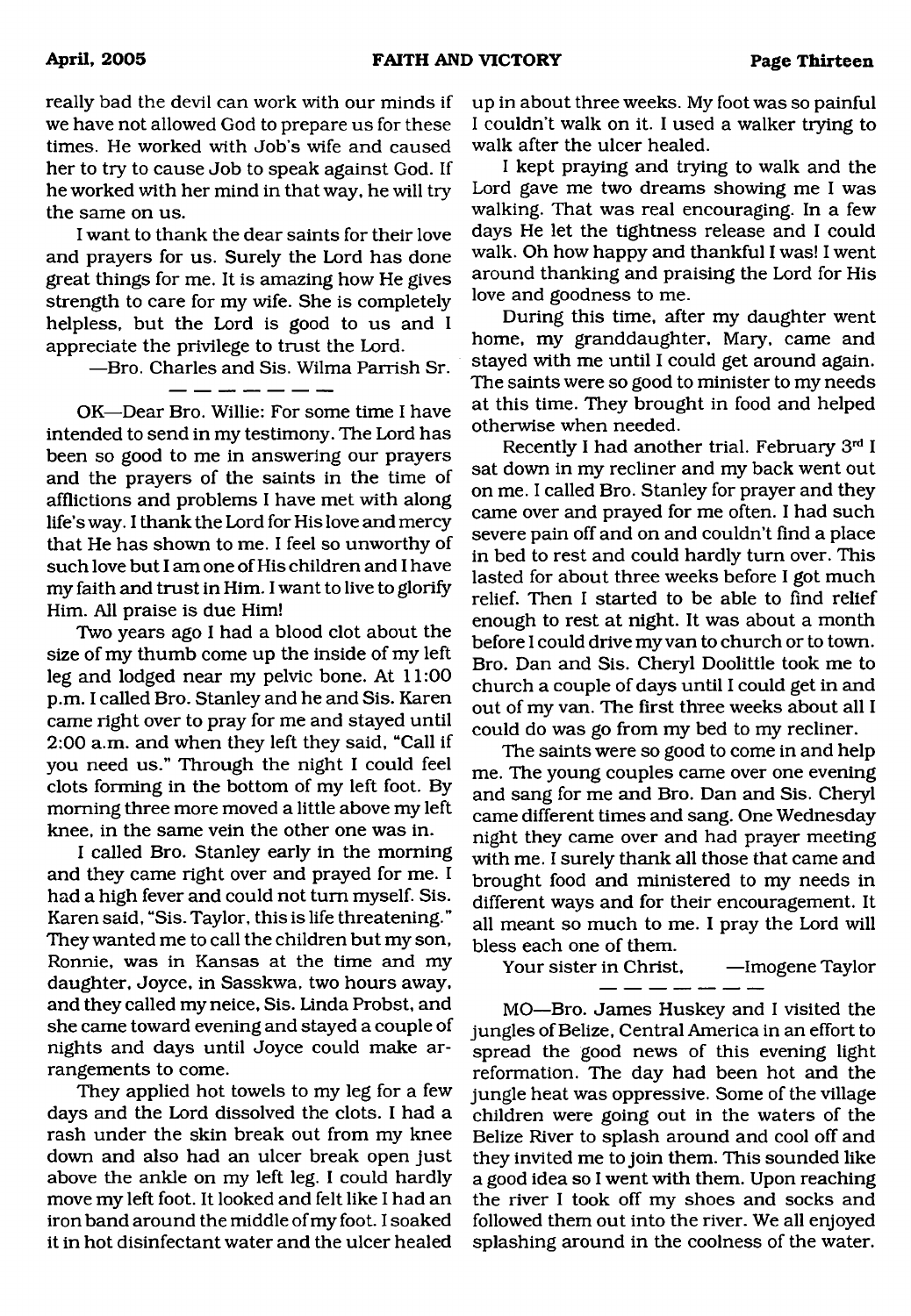Then I stepped on something sharp. I never knew if it was just a sharp rock or a piece of glass or something but it caused the bottom of my foot to bleed a bit. Not wanting to spoil the fun I just washed off the blood and kept playing with the children until they decided it was time to go back.

That night my foot began to swell and throb. After services, when we were going back to our living quarters, I met the resident missionary on the boardwalk. I said, "I wish you would pray for me tonight." He replied, "What is wrong?" and I told him about my foot. He then asked to see the foot so I took off my shoe and sock and the place around the wound had become red and swollen. He put his finger on the wound and said, "It's hot; you have infection already." He proceeded to pray the prayer of faith right there. Then I thanked him and went to my room. But my foot felt none better.

That night the devil really roared at me. He seemed to say, "You thought you were smart bringing the Gospel down here but now I've got you. You are going to die, or at the very least you will lose that leg!" After a bit of this I got out of my bed and knelt and had some very serious prayer of my own asking our Father to give me the faith for this. I believe I also reminded Him that I didn't just come down here for enjoyment. I sincerely believed He had sent me to carry the truth of the Gospel to these people. After a good season of prayer I felt He had heard me so I got back into my bed and finally went to sleep although the foot was still throbbing, hot and hurting. Finally I drifted off to sleep.

When I awoke, around sunrise the next morning, I greeted our Lord as usual and I felt He asked me how my foot was now. Suddenly I realized there was no pain or heat to be felt in that foot and I picked it up and looked at the wound. Praise His holy name there was nothing to be seen but a little black puncture mark. The infection was completely gone and so was the pain! The foot was completely healed during the night.

Saints take courage! Our Father has lost none of His almighty power. He is still very able to part waters for us to go through or make pure water flow from the rock and He can easily overcome all the dark powers that satan would throw upon us. Didn't our Lord say, "... If thou canst believe, all things *are* possible to him that believeth.." Mark 9:23. Let us pray then for more faith that we may obtain all the promises He has given. Please pray for me also that I might be everything He desires me to be.

—Bro. Jim Broker



**Charles E. Harris,** 90, was released from this life Wednesday, March 2, 2005, by the Creator of all things. Charlie was bom to Charles M. and M. Marie Zahrend Harris on September 27, 1914, southeast of Grinnell, KS. The summer before his fifteenth birthday, he carried a great-great aunt out of her still burning house. The next summer he and Harold worked together to get a friend of Charlie's out of the swimming hole alive. He married Alta Wilma Marken near Oakley, KS, Nov. 28, 1937, at her parent's home. She became his wife for 55 years. Charlie started in the hog business while in high school, added the cattle business shortly after graduating and then soon started farming. He went through the depression of 1929 and the drought and dust storms of the 1920's. The 1937 wheat crop failed to pay the harvest bill. They went to Fort Collins, CO to work in an orchard through 1939 when they came through Twin Falls, ID and saw three big hay stacks on little patches and decided this was the place. He returned to the farming and cattle business until he retired.

Charlie was saved after coming to Idaho and served the Lord as a Sunday School teacher, song leader and in many other ways. He was also active in local affairs and was instrumental in getting work crews together to help neighbors who had been injured or were sick and could not work..

Wilma and Charles were blessed with one son, Alvin, and the friendship of many young people full of the zip of life. Two of them, Clifford York of Australia and Eddie Wilson of Oregon were almost like sons. He also had a blood kin by transfusion, son Leroy Scantlin of Jerome, ID. Alvin and his wife Patricia gave them one grandson, Tracy, and two granddaughters, Jeannie and Teresa. Tracy and Shelly produced a great-grandson and great-granddaughter;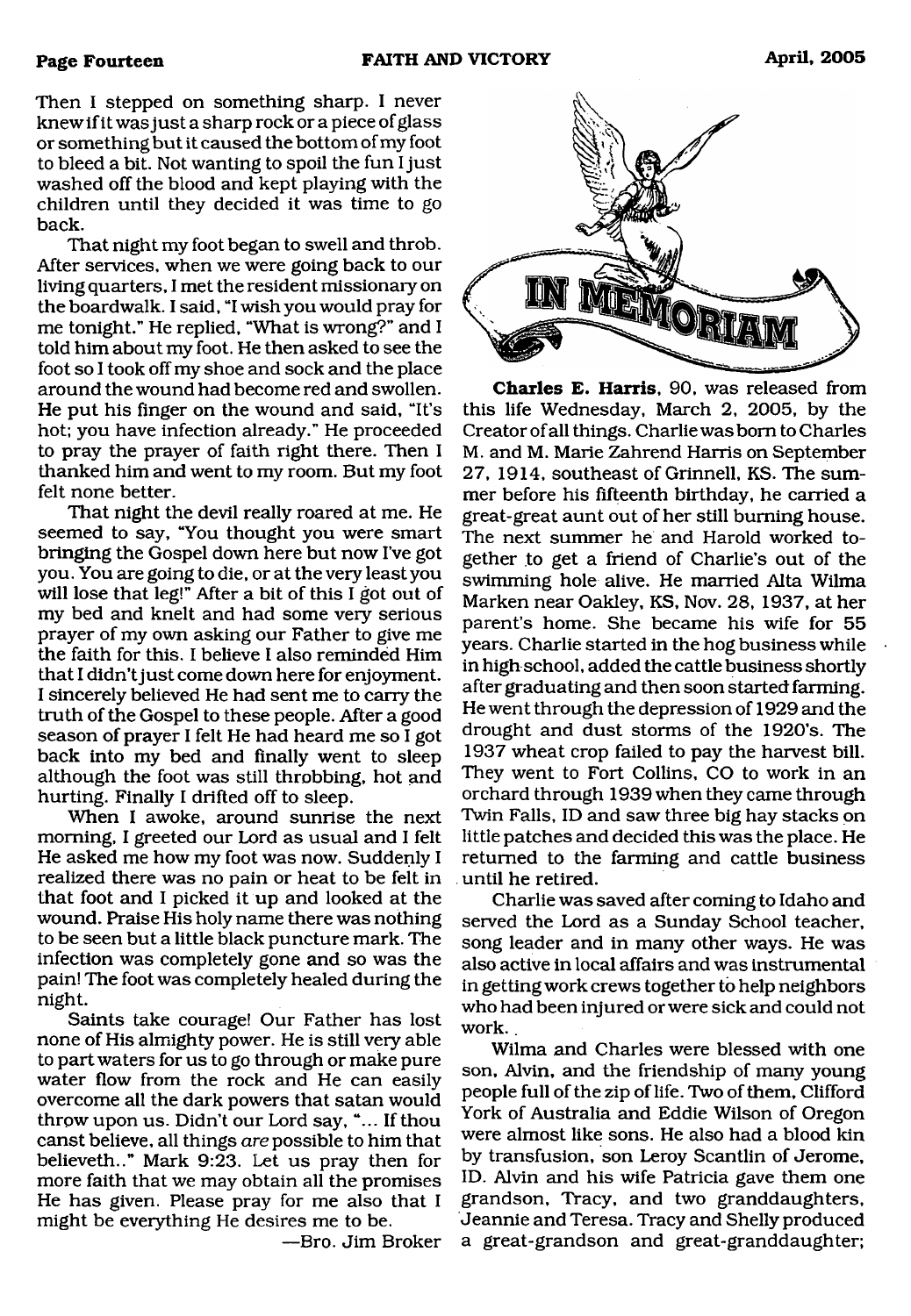Jeannie and Mike, two great-grandsons, and Teresa and John, a great-granddaughter. All of them gave us many fond memories.

Wilma preceded Charlie in death in 1992. In 1993, Ruby Mae Marken became Charlie's Godgiven wife as a helpmate in both of their older years. He is survived by his wife. Ruby; son Alvin (Pat) Harris of Twin Falls, ID; his grandchildren and their spouses, his great-grandchildren and sisters, Helen of Ohio and Ruth of California. He was preceded in death by brothers, Harold and Eugene, brother-in-law, Donald, sisters-in-law Velma and Zelda, both parents and all aunts and uncles.

Funeral services for Charles Harris were conducted March 8, 2005, at White Mortuary, "Chapel by the Park" with Pastors Jerry Kester and John Sander officiating. Interment followed at Sunset Memorial Park.

ID—Dear Bro. Willie and co-workers; Greetings! The Lord has been so good to us and how we do rejoice in His love. We want to thank you for your prayers for they have surely given strength and help in the time of need. Love and prayers,

> —Sis. Ruby M. (Marken) Harris <u> 1989 - 1989 - 1989 - 1989 - 1989 - 1989 - 1989 - 1989 - 1989 - 1989 - 1989 - 1989 - 1989 - 1989 - 1989 - 1989 - 1989 - 1989 - 1989 - 1989 - 1989 - 1989 - 1989 - 1989 - 1989 - 1989 - 1989 - 1989 - 1989 - 1989 - 1989 - 198</u>

**Ruth Evelyn McMakin** was born April 18, 1926 in Webb City, MO to John Perry Strech and Ella Mae Burrows-Strech. She passed from this life on February 14, 2005 at the age of 78 years at her home in Shawnee, OK. She attended school in Neosho, MO. Ruth married Bill McMakin on April 12, 1942 in Neosho. She and Bill later moved to Shawnee where they reared four children.

Ruth was a member of the Church of God and attended services at the chapel on South Gordon Cooper Drive in Shawnee. She loved God and enjoyed teaching Sunday school and writing poetry.

She is survived by her husband, Bill McMakin of the home; two daughters: Linda and David Souder of Keller, TX and Edee Jane and Steve Elwell of Vancouver, WA; two sons: Matthew McMakin of Overland Park, KS and Mark and Rhonda McMakin; 14 grandchildren and 15 great-grandchildren.

She was preceded in death by her parents. Sis. Ruth was the last of nine children.

Services were held Saturday. February 19, 2005 at Gaskill Funeral Chapel. Officiating were Bros. Michael Smith. Wayne Murphey, Steve Elwell and Carl Shaffer.

### **Note of Thanks**

While our family personally grieves for our Mom, and Dad, his wife of nearly 64 years, we are comforted in knowing she is with Jesus and the angels. Our family was all with Mom the last few days of her life and will forever be grateful for that time together. Thanks to all who prayed for us, sent flowers and condolences. Please continue to remember us in your prayers. Thanks to God for His mercy and love.

—Bill McMakin, Linda Souder, Jane Elwell, Matt McMakin and Mark McMakin

Just as the mighty ocean sends forth its waters into the clouds which are poured upon the dry, thirsty land and causes springs of water to flow forth and form themselves into streams and rivers which concentrate and make one great river flowing onward to the ocean, so God. who is represented by an ocean, pours out His Spirit upon mankind, causing streams of joy, peace, long-suffering, gentleness, goodness, faith, meekness, temperance and these all flow together and form one mighty river, called perfect peace, which empties itself into God from whence it came. ——John C. Blaney

| $\mathcal{L}(\mathcal{A}) = \mathcal{L}(\mathcal{A})$ , where $\mathcal{L}(\mathcal{A})$ |                                                                                                                        |  |  |
|------------------------------------------------------------------------------------------|------------------------------------------------------------------------------------------------------------------------|--|--|
|                                                                                          | Bible<br>essons,<br>$\sqrt{11777}$<br>"Beholding as in a glass the glory of the Lord,<br>we are CHANGED " II Cor. 3:18 |  |  |
|                                                                                          | Subscription Order                                                                                                     |  |  |
|                                                                                          | Please send__________copy/ies of the<br>Bible Lessons quarterly to:                                                    |  |  |
|                                                                                          | Name                                                                                                                   |  |  |
|                                                                                          |                                                                                                                        |  |  |
|                                                                                          | City__________________State_____Zip_______                                                                             |  |  |
|                                                                                          | Subscription rate: \$1.50 per copy per<br>quarter; or \$5.00 per copy for one year<br>(issued quarterly).              |  |  |
|                                                                                          | Please find enclosed payment in the<br>amount of \$                                                                    |  |  |
|                                                                                          | Mail to:<br><b>FAITH PUBLISHING HOUSE</b><br>P.O. BOX 518                                                              |  |  |
|                                                                                          | GUTHRIE, OK 73044<br>4/05                                                                                              |  |  |